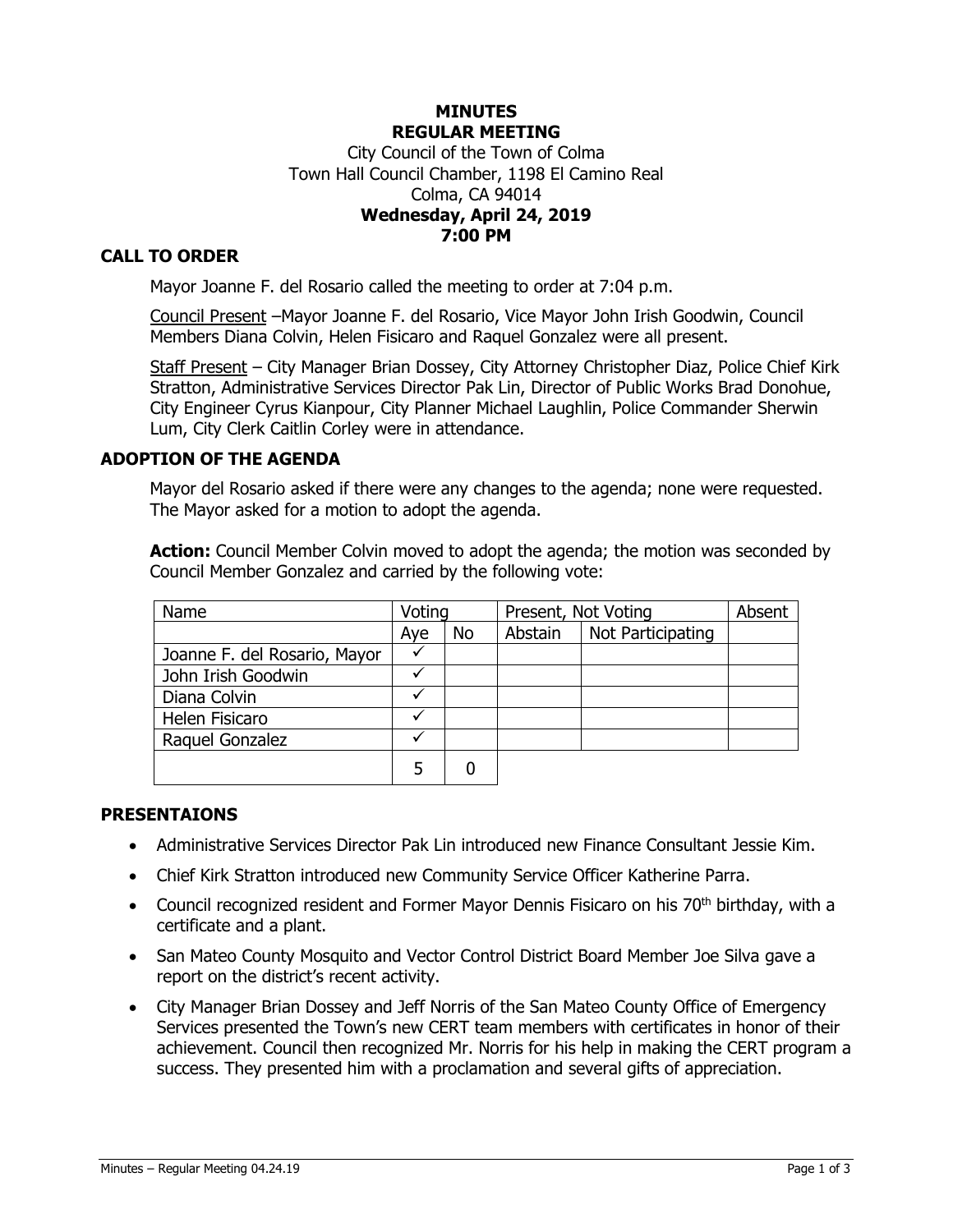# **PUBLIC COMMENTS**

Mayor del Rosario opened the public comment period at 7:36 p.m. and seeing no one come forward to speak, she closed the public comment period.

# **CONSENT CALENDAR**

1. Motion to Accept the Minutes from the April 10, 2019 Regular Meeting.

**Action:** Council Member Gonzalez moved to approve the Consent Calendar item #1; the motion was seconded by Vice Mayor Goodwin and carried by the following vote:

| Name                         | Voting |    | Present, Not Voting |                   | Absent |
|------------------------------|--------|----|---------------------|-------------------|--------|
|                              | Aye    | No | Abstain             | Not Participating |        |
| Joanne F. del Rosario, Mayor |        |    |                     |                   |        |
| John Irish Goodwin           |        |    |                     |                   |        |
| Diana Colvin                 |        |    |                     |                   |        |
| Helen Fisicaro               |        |    |                     |                   |        |
| Raquel Gonzalez              |        |    |                     |                   |        |
|                              | 5      | 0  |                     |                   |        |

# **STUDY SESSION**

## **2. SERRAMONTE BOULEVARD AND COLLINS AVENUE MASTER PLAN CONCEPT REVIEW**

City Engineer Cyrus Kianpour and consultants from Dyett and Bhatia presented the staff report. Mayor del Rosario opened the public hearing at 8:46 p.m. Business owner Victor Hung made a comment. The Mayor closed the public comment period at 8:50 p.m. Council discussion followed.

This item was for discussion only; no action was taken.

## **PUBLIC HEARING**

### **3. VEHICLE RELEASE FEE INCREASE**

Commander Sherwin Lum presented the staff report. Mayor del Rosario opened the public hearing at 9:18 p.m. Resident Thom Taylor made a comment. The Mayor closed the public comment period at 9:19 p.m. Council discussion followed. Council requested that staff bring the item back to a Council Meeting after recalculating the cost of a vehicle release using the hourly rates that were recently approved in the Memorandums of Understanding with police department staff.

### **4. VENDING ORDINANCE AMENDMENT**

City Planner Michael Laughlin presented the staff report. Mayor del Rosario opened the public hearing at 9:29 p.m. and seeing no one come forward to speak, she closed the public heading. Council discussion followed.

Action: Vice Mayor Goodwin made a motion to Introduce an Ordinance Repealing Sections 4.02.020(c) and 4.02.040 and Adding Chapter 4.15 to the Town of Colma Municipal Code, Imposing Regulations on Sidewalk Vending in Compliance with Senate Bill 946 and Determining Such Action to be Categorically Exempt from Environmental Review Pursuant to CEQA Guidelines 15378(a) and 15061(b)(3), and Waive a Further Reading of the Ordinance; the motion was seconded by Council Member Gonzalez and carried by the following vote: